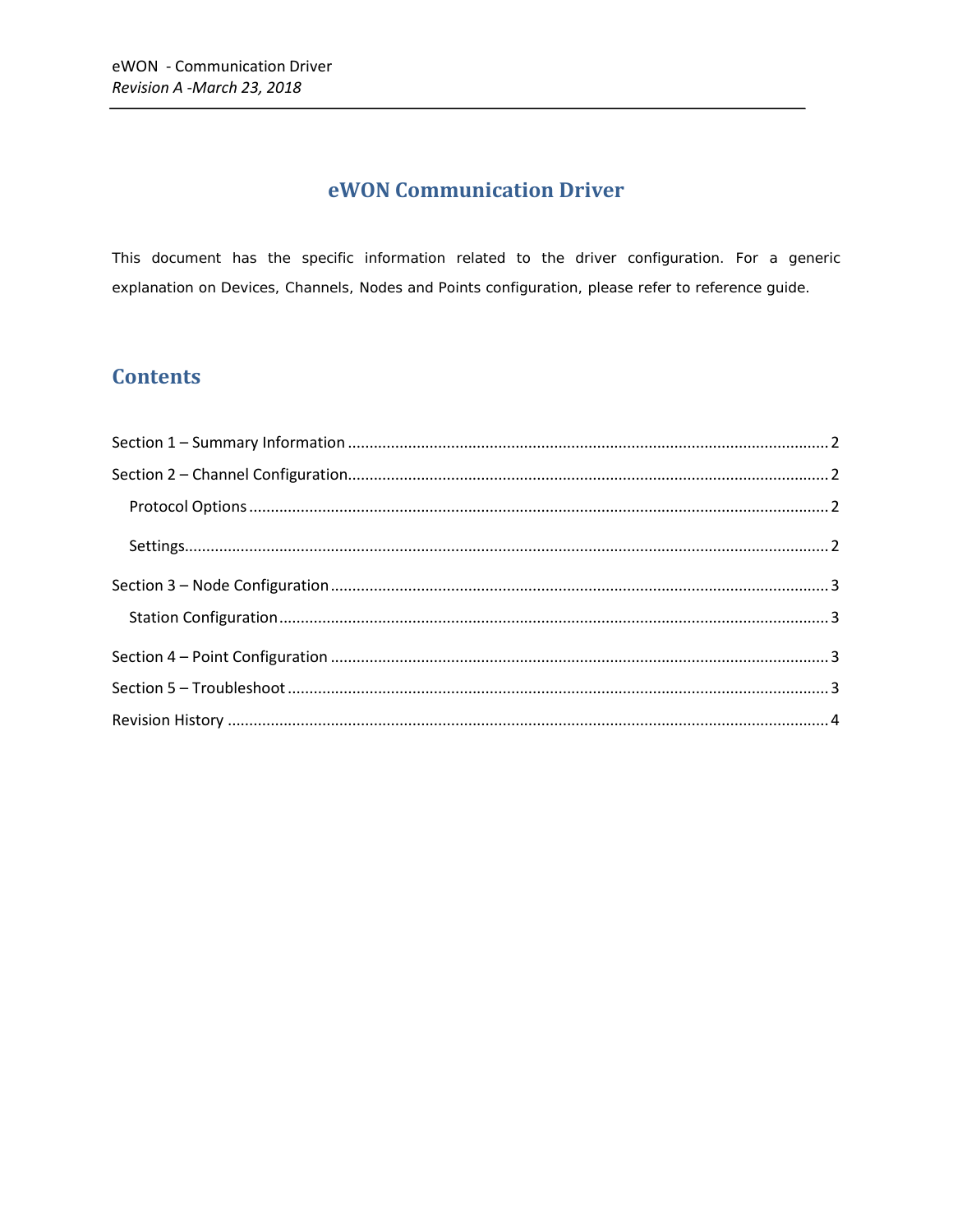Page: 2

### <span id="page-1-0"></span>**Section 1 – Summary Information**

**Communication Driver Name**: eWON **Implementation DLL**: T.ProtocolDriver.EWon.dll **Protocol**: HTTP **Interface**: TCP/IP **Description**: eWON communication driver implements communication with eWON's historical data cloud. It synchronizes the configured tags to the matching address in the cloud. Not only it keeps the last value up to date, it also downloads all historical data for that tag if any is available in the DataMailbox. **Protocol Options**: None

**Max number of nodes**: user defined

<span id="page-1-1"></span>**PC Hardware requirements**: Standard PC Ethernet interface board and internet connection

## **Section 2 – Channel Configuration**

#### <span id="page-1-2"></span>**Protocol Options**

None

#### <span id="page-1-3"></span>**Settings**

 For the tag to be able to download the historical data from eWON's DataMailbox, the tag setup in the points, must have historian enabled on it, or else, the driver won't try to download the historical data.

 In order to avoid conflics when saving historical values, it is recommended to disable the save on change and save trigger in the historical table configuration, or else it will store the values downloaded from the driver and the values generated by the value change and trigger.

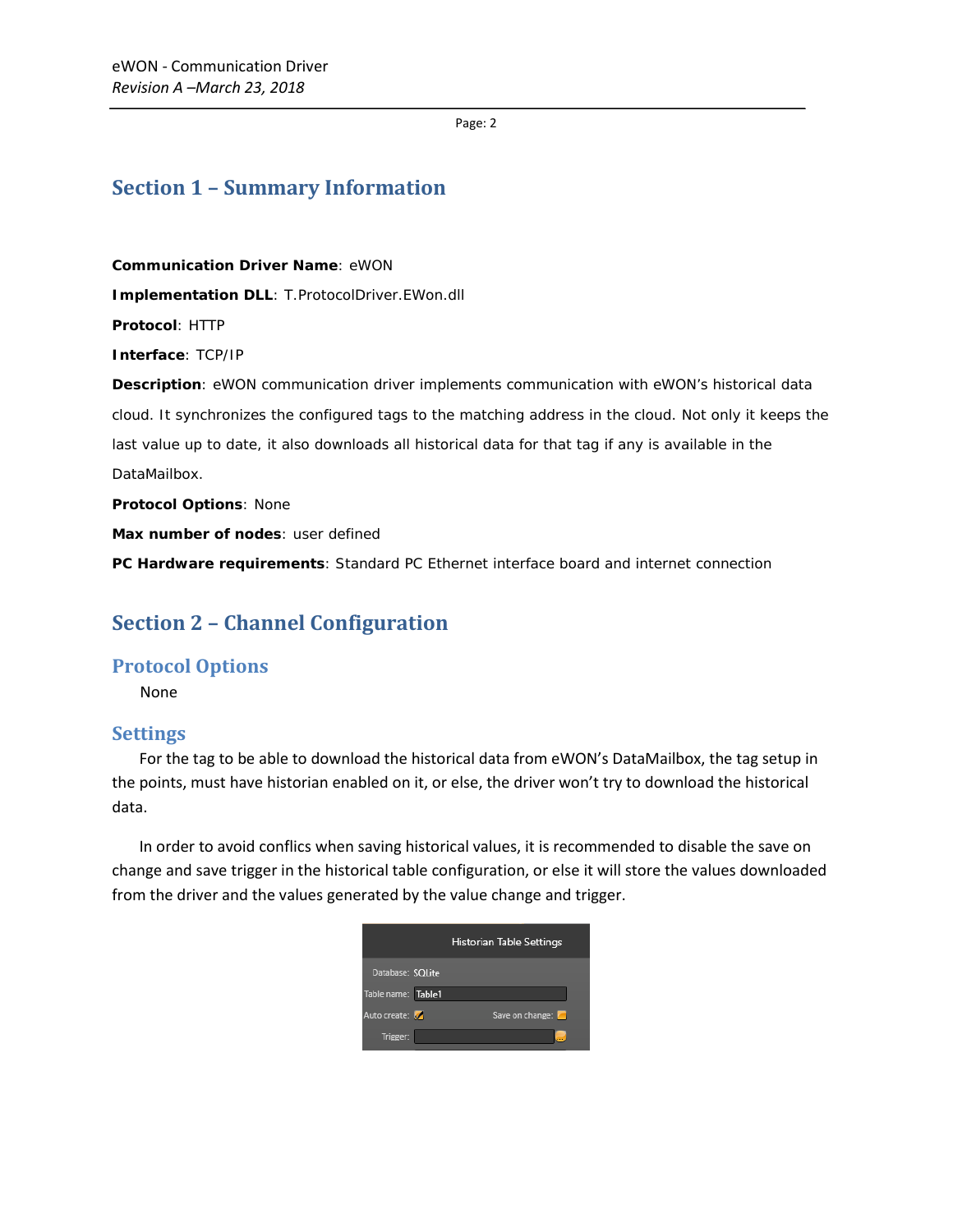Page: 3

## <span id="page-2-0"></span>**Section 3 – Node Configuration**

### <span id="page-2-1"></span>**Station Configuration**

No IP (station) setting is necessary because it always communicate with the cloud service that has a fixed address.

**Account**: The name of the account registered at eWON's DataMailbox.

**Username:** The name of the user associated with the account.

**Password:** User's password to access the data.

**DeveloperId:** UID code for registered developer's on eWON's site.

**eWON\_Name:** In eWON's DataMailbox, tags are grouped in eWON's and for each "device node", there must be an associated eWON.

## <span id="page-2-2"></span>**Section 4 – Point Configuration**

The syntax for the eWON communication points is: <Tagname>

Where: <Tagname> is the name of the tag setup in the DataMailbox for the node's eWON.

## <span id="page-2-3"></span>**Section 5 – Troubleshoot**

The status of the driver execution can be observed through the diagnostic tools, which are:

- Trace window
- Property Watch
- Module Information

The above tools indicate if the operations have succeeded or have failed where the status 0 (zero) means success. Negative values are internal error codes and positive values are protocol error codes.